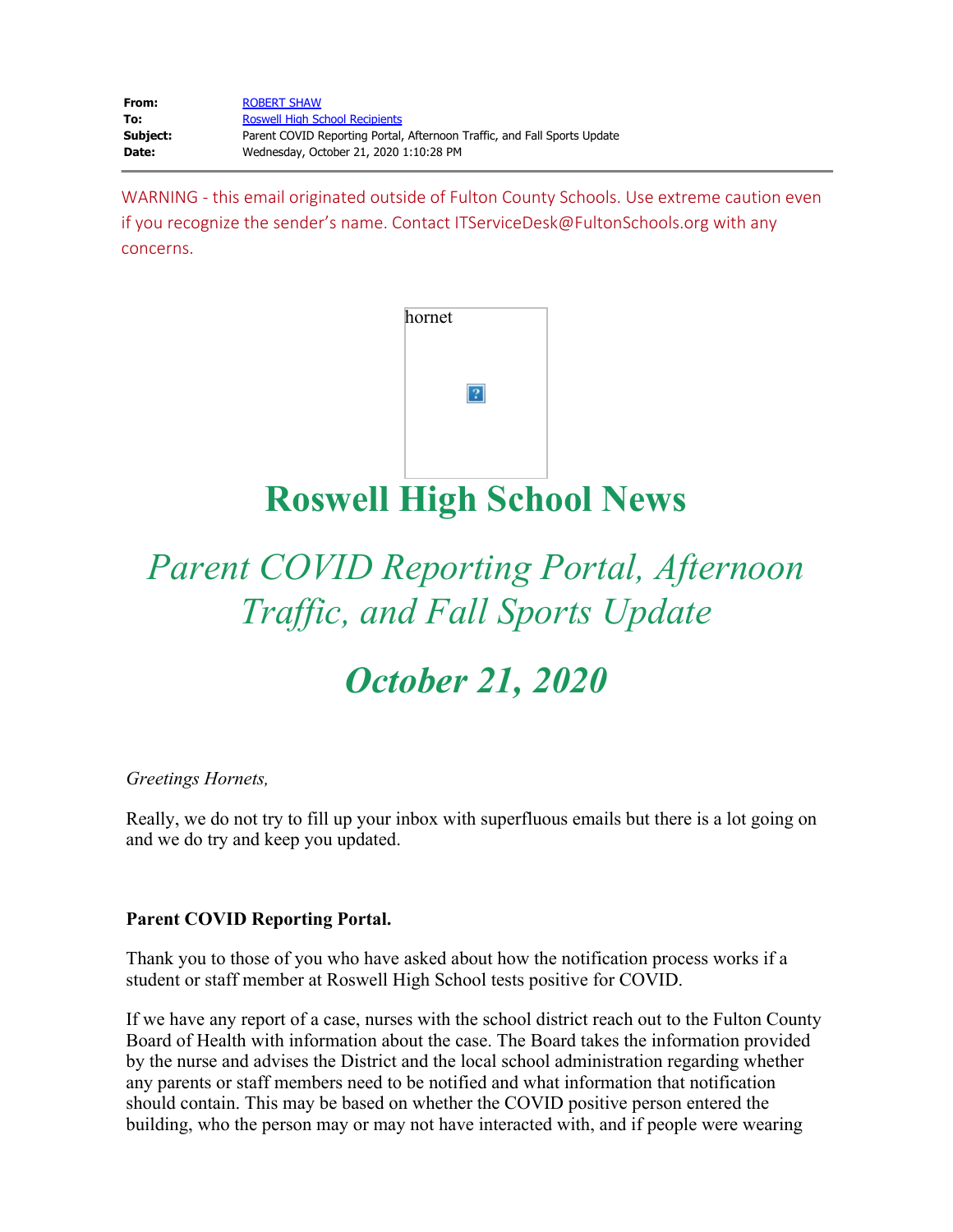masks.

Here is where our community's role in this process is so very important. On Monday, I sent out the information regarding the Parent Reporting Portal. If you suspect that your student has had **any** interaction with a person who may be positive for COVID, **please report that to the portal**.

This could include contact at home, at school (with another student or staff member), with your family, or even at the store. This information helps our school nurses accurately communicate with the Board of Health and makes sure we are giving the appropriate people all the information they need to make the best decisions they can.

All of the information needed to make a report is **[HERE](https://nam03.safelinks.protection.outlook.com/?url=https%3A%2F%2Ffultonschools.az1.qualtrics.com%2Fjfe%2Fform%2FSV_6hWlX46FNk8pNlz&data=04%7C01%7Cmurphys%40fultonschools.org%7C4f316bc5509048a9e1af08d875e43467%7C0cdcb19881694b70ba9fda7e3ba700c2%7C1%7C0%7C637388970276531556%7CUnknown%7CTWFpbGZsb3d8eyJWIjoiMC4wLjAwMDAiLCJQIjoiV2luMzIiLCJBTiI6Ik1haWwiLCJXVCI6Mn0%3D%7C1000&sdata=xAmCJybrn9N8xQy%2B8JLxipo%2BuaTYQLXBu9BNDfR%2BC%2F8%3D&reserved=0)** or on the front page of the District website at [www.fultonschools.org](http://www.fultonschools.org/) .

## **Afternoon Traffic**

We are so fortunate to have so many of our students back in the building, but this has created traffic issues in front of the school. We do have a school police officer who directs traffic but there is a lot of volume. While we understand the frustration of having to wait to pick up your student, please note that vehicle traffic may not enter the bus lot (the entrance off Hardscrabble) as this prevent us from getting our school buses off our campus in time to get the middle school students home. Please also do not enter the Senior (also known as the "Stadium") lot.

Veteran Hornet parents have developed a few tricks. One of the best is to wait a little later to come pick up their students. Normally, traffic has loosened up around 3:45 p.m. or closer to 4:00 p.m.

## **Fall Sports**

Congratulations to our *Varsity Softball* team as they made it to the AAAAAAA GHSA State Tournament for the first time in a long time. While the game did not go the way we wanted, the team had a historic season. Congrats to *Taylor White* who was named to the All-Region team and *Hannah Gore* who was named the Region Player of the Year!

Congratulations also to our *Varsity Volleyball* team as they swept Mountain View High School last evening to advance to the second round of the AAAAAAA State Tournament. Congratulations and good luck in the next round.

## **Don't Forget!**